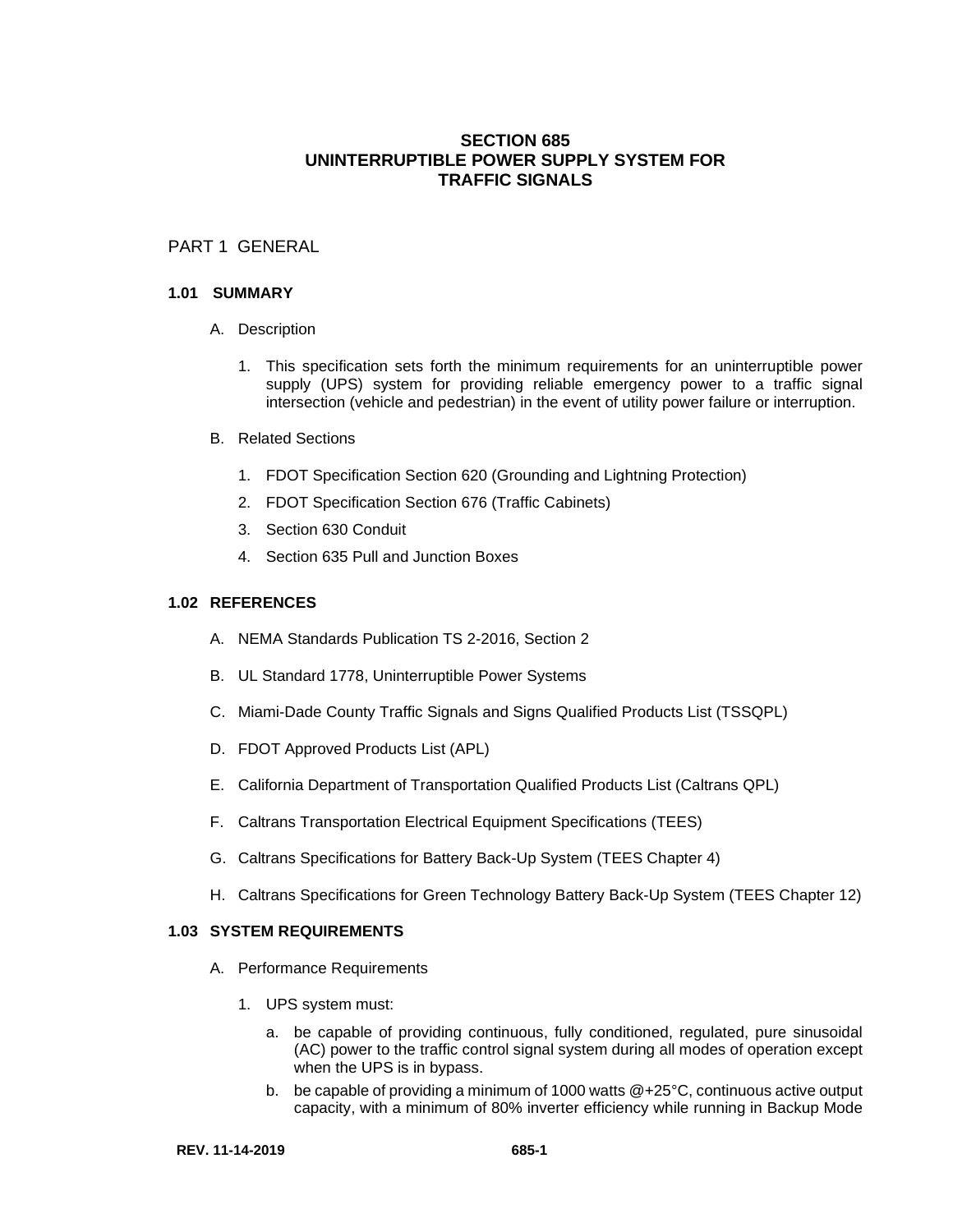(on batteries). When operating in Backup mode, the system output must be 120 VAC  $\pm$  5 VAC, pure sine wave output,  $\leq$  3% THD, 60 Hz  $\pm$  0.05 Hz.

- c. be capable of operating a signalized intersection (500-watt load at 120  $V_{AC}$ ) for a minimum of 6 hours of full runtime when utility power is disabled and under ambient temperatures of 25˚C. The UPS system must switch the intersection to flash mode of operation when approximately 40% of battery charge is remaining, via relay contact connection points on front panel of unit. The UPS system must operate the intersection in the flash mode of operation  $(300$ -watt load at  $120$   $V_{AC}$ ) for at least an additional 2 hours.
- d. operate in hot standby mode with power transfer being accomplished in 40 milliseconds or less from disruption of normal utility line voltage to stabilized inverter line voltage from batteries. The same allowable transfer time applies when switching from inverter line voltage to utility line voltage. Loss of utility power, transfer from utility power to battery power, and transfer back to utility power must not interfere with normal operation of connected equipment. In the event of UPS failure or battery depletion, connected equipment must be energized automatically upon restoration of utility power. Removal and replacement of the UPS system components must not disrupt the operation of the equipment being protected. The UPS unit and the Batteries must be hot swappable. There must be no disruption of the critical load (Traffic Signal) when removing the UPS unit or batteries for maintenance.
- e. Double-conversion UPS systems
	- 1) Must additionally be capable of simultaneously producing fully regenerated and regulated, conditioned, True Sine Wave power and hot standby AC output, and have a minimum operating efficiency of 90%. Ensure the UPS is listed to the requirements of UL 1778. Upstream back-feed voltage from the UPS system must be less than  $1$  V<sub>AC</sub>.
- f. Nickel-Zinc Battery UPS Systems
	- 1) UPS systems designed for use of nickel-zinc batteries must meet the more stringent or additional requirements of Caltrans Specifications for Green Technology Battery Back-Up System (TEES Chapter 12).
- B. Functional Requirements
	- 1. Unless otherwise specified herein, UPS System must meet the requirements for functionality, displays, and controls specified in Section 3 of Caltrans Specifications for Battery Back-Up System (TEES Chapter 4) or Section 3 of Caltrans Specifications for Green Technology Battery Back-Up System (TEES Chapter 12) for systems using nickel-zinc batteries.
- C. Green Technology Battery Backup System
	- 1. UPS Systems meeting the requirements of Caltrans Specifications for Green Technology Battery Back-Up System (TEES Chapter 12) and all applicable requirements specified in this Section.

## **1.04 DOCUMENTATION**

- A. Manufacturers' Instructions
	- 1. Include a UPS operation and maintenance manual in the cabinet where the UPS is installed that includes cabinet wiring schematics, electrical interconnection drawings, parts layout and parts lists.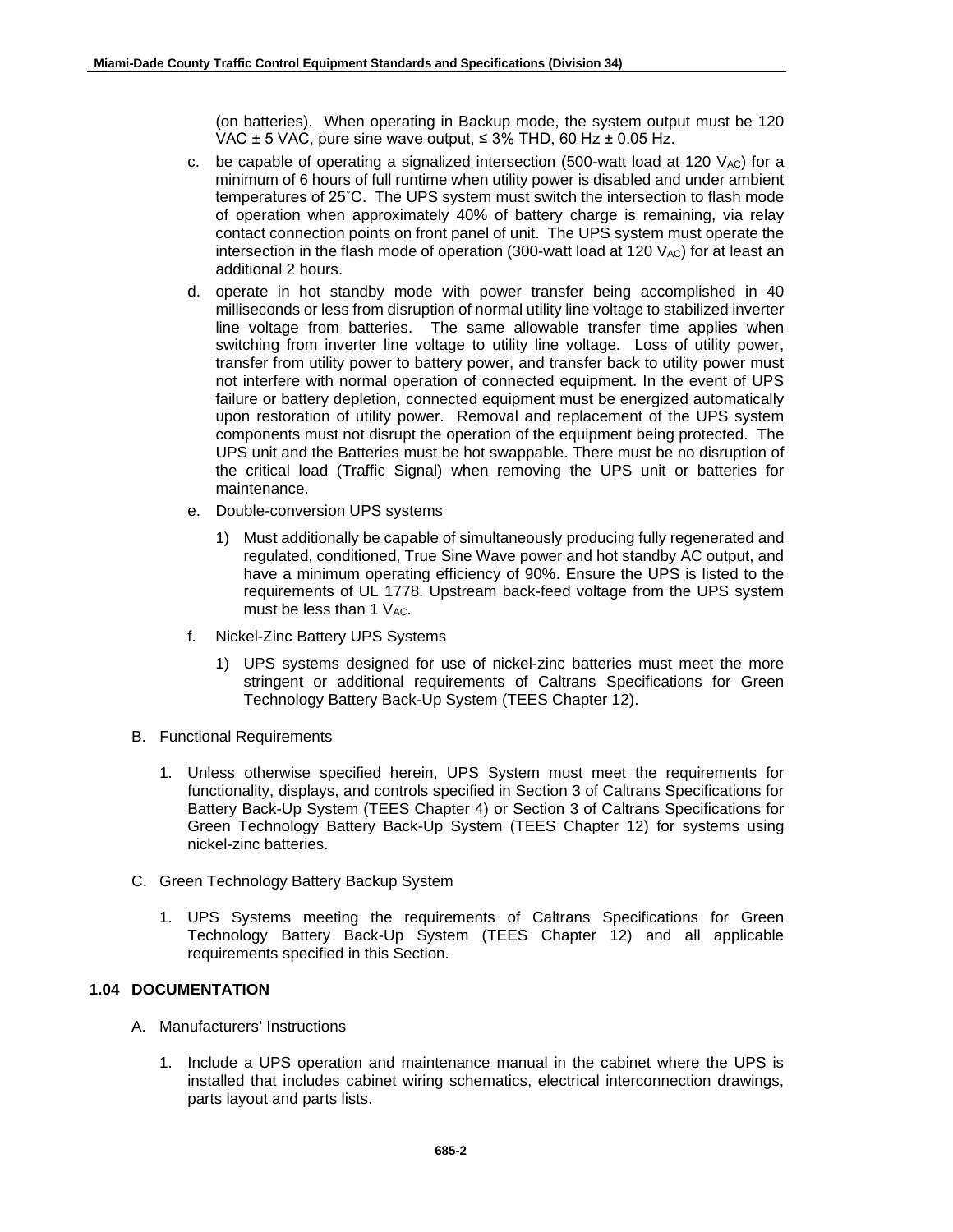- 2. Battery documentation and replacement information.
- B. Quality Assurance/Control Submittals
	- 1. Production Quality Control Testing
		- a. Provide certification for each UPS System of satisfactory results for a (1) 100-Hour Burn-In-Period and (2) Visual Inspection as described Section 8 of Caltrans Specifications for Battery Back-Up System (TEES Chapter 4).

### **1.05 WARRANTY**

- A. Special Warranty
	- 1. Manufacturers must provide a manufacturer's warranty for the UPS system (including the batteries) covering defects for a minimum of five (5) years from the date of final acceptance by the Department. The warranty must include provisions for providing a replacement UPS or required component to be received by the Department within 10 calendar days of notification for any UPS found to be defective during the warranty period at no cost to the County.

## PART 2 PRODUCTS

## **2.01 MATERIALS**

- A. Mechanical
	- 1. All parts must be made of corrosion-resistant materials such as plastic, stainless steel, anodized aluminum, brass, or gold-plated metal. All fasteners exposed to the elements must be Type 304 or 316 passivated stainless steel.
	- 2. All connectors must be keyed to prevent improper connection.

#### **2.02 EQUIPMENT**

A. Use only Use UPS system equipment that meet the requirements of this Specification and are listed on the FDOT's Approved Products List (APL), Caltrans QPL and the Department's Traffic Signals and Signs Division's Qualified Products List (TSSQPL). Except that the UPS system cabinet is not required to be on the Caltrans QPL.

## **2.03 COMPONENTS**

- A. UPS Unit
	- 1. Displays, Controls and Diagnostics
		- a. The UPS system software must be programmable from the front panel of the UPS unit by means of a keyboard or momentary buttons allowing user to step through menu driven software.
		- b. Local and remote configuration and management of the UPS unit, including access to all user-programmable features as well as alarm monitoring, event logging, and diagnostic utilities must be provided.
		- c. Configuration and management functions must be password protected.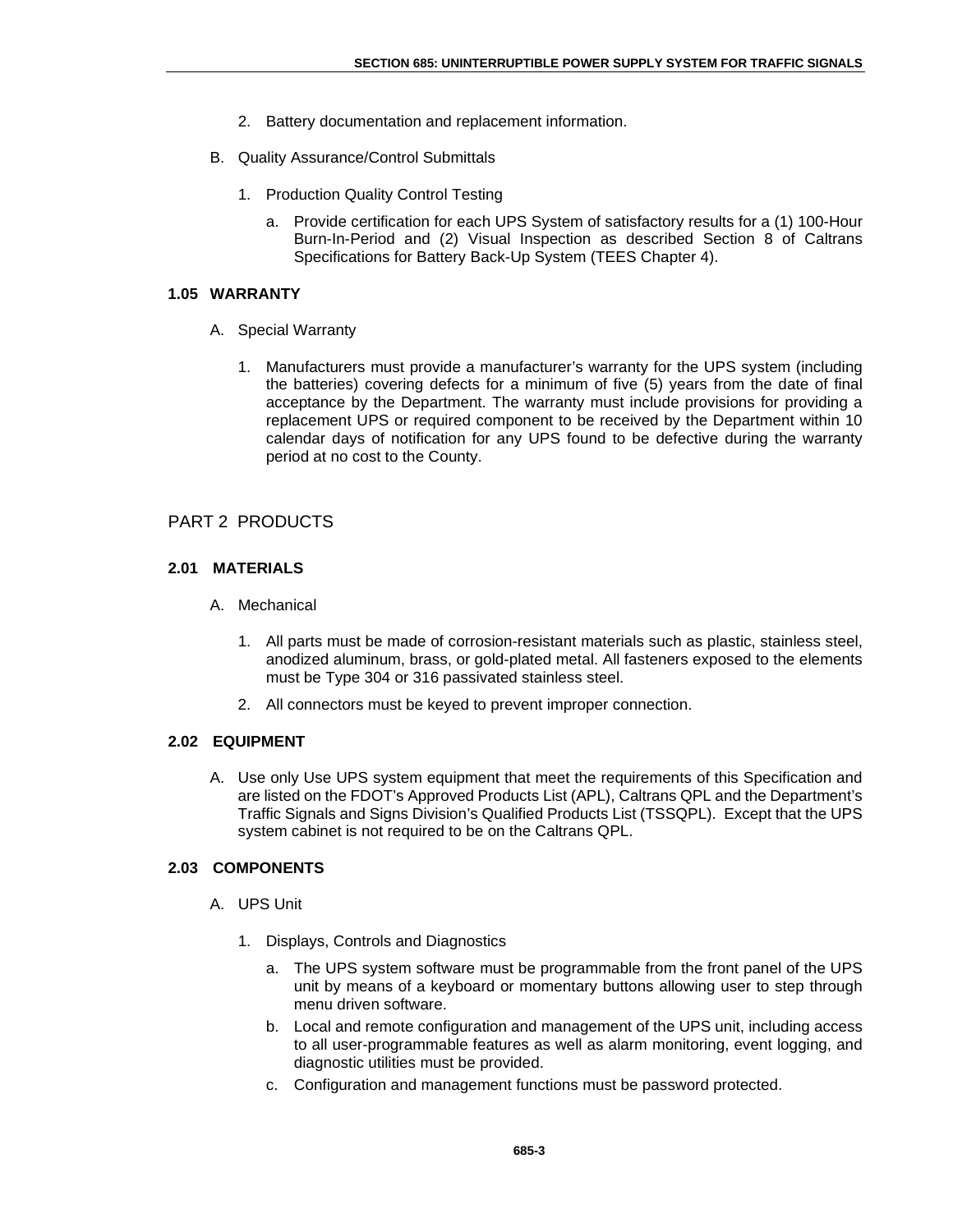- d. Alarm function monitoring must include the following: loss of utility power, inverter failure, low battery, battery temperature, and inverter active/utility fail.
- e. Must include a front panel display and controls that allows programming of configurable parameters, features, and functions without the need for another input device. The UPS must have visual indications for Power-On, Mode of Operation (utility power or inverter), Battery Status, Alarm Status, Load Levels, and AC Output Voltage.
- 2. A RS232 port must be provided on the front panel of the UPS Unit.
- 3. An Ethernet port (RJ45) for local control using a laptop PC and remote control via a network connection must be provided on the front panel of the UPS Unit.
- 4. The UPS unit must include an event log that indicates the date and time of the following events: AC high, AC low, AC frequency high, AC frequency low, AC fail/blackout, overload, over temperature, battery voltage high, battery voltage low, battery disconnected, battery temperature high, temperature probe disconnected, and short circuit. The UPS event log must be able to store a minimum of 200 events.
- 5. The UPS unit must include battery management functions that includes active or equalized balancing; monitoring of temperature, voltage, and amperage of charge and discharge; and temperature compensated automatic charging to maximize the life of the batteries.
- 6. UPS system software must be provided for the operational needs of the UPS system. The user/operator must be able to access all system software via the Ethernet port and RS232 port on the front panel of the UPS unit. The user must be able to read logged events and/or change programmable parameters from the keyboard, laptop or local area network via the Ethernet port.
- 7. Ensure a minimum of 6 sets of NO and NC single-pole double-throw dry contact relay closures are available on the front face of the inverter/charger and labeled so as to identify each contact. The relay closures must consist of:
	- a. A set of NO and NC contact closures must be energized whenever the unit switches to battery power. Contact must be labeled or marked as "On Battery" or equal.
	- b. A second set of NO and NC contact closures must be energized whenever the battery approaches approximately 40% of remaining capacity. This limit will determine when the unit will switch from normal operation to flash. Contact must be labeled or marked as "Low Battery" or equal.
- 8. Nickel-Zinc Battery UPS Systems
	- a. UPS systems designed for use of nickel-zinc batteries must meet the more stringent or additional requirements of Caltrans Specifications for Green Technology Battery Back-Up System (TEES Chapter 12).
- B. UPS System Batteries
	- 1. Use only deep discharge sealed prismatic valve regulated lead acid AGM cell batteries except for approved systems except batteries for approved UPS Systems meeting the requirements of Caltrans Specifications for Green Technology Battery Back-Up System (TEES Chapter 12) are required to meet the requirements of Section 6 therein.
	- 2. Individual batteries must be 12V type, and must be easily replaced and commercially available for purchase as common off the shelf equal.
	- 3. Batteries must indicate maximum recharge data and recharging cycles and manufacture defaults on the inverter must not allow the recharging process to exceed the batteries maximum values.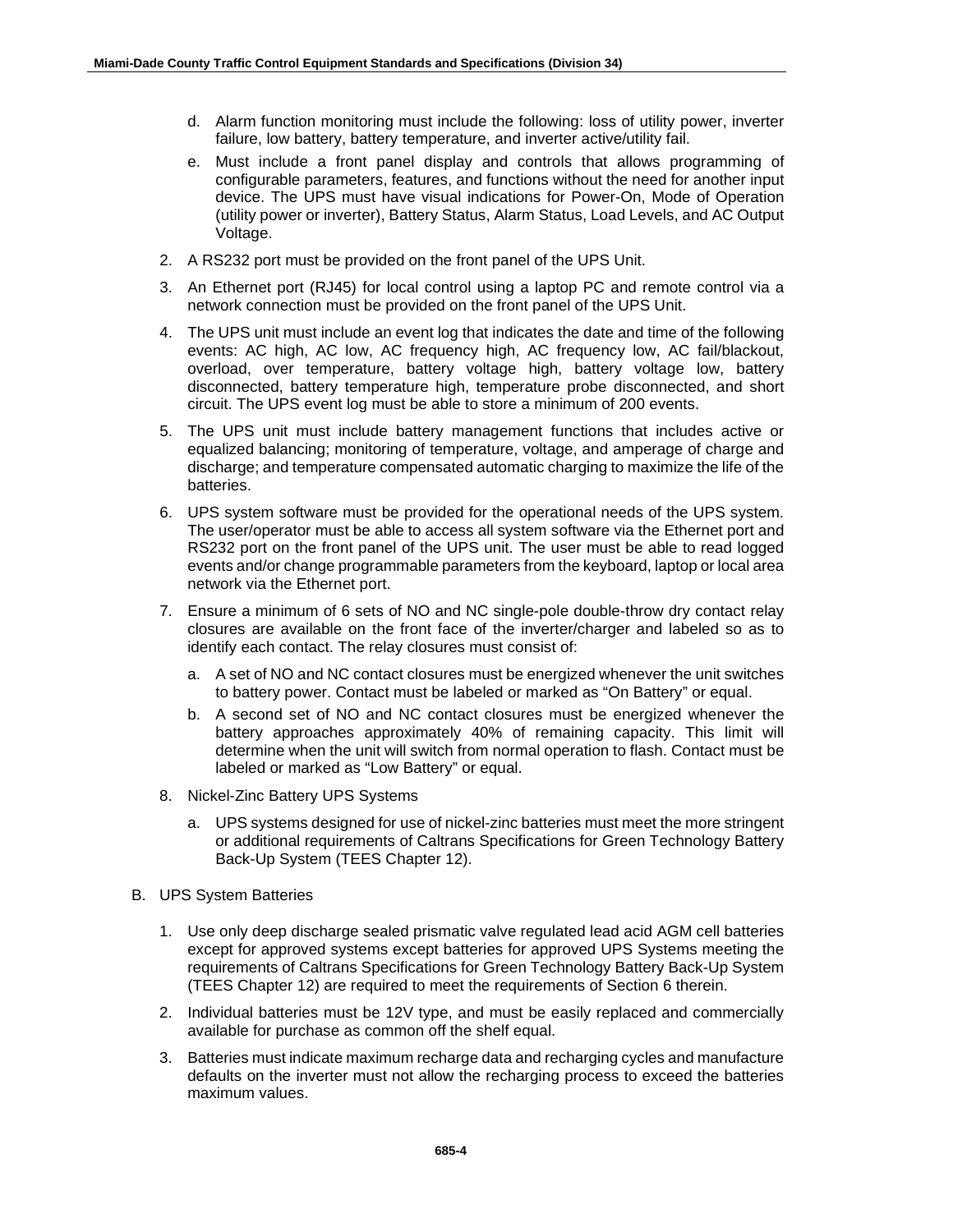- 4. Batteries must be sealed and require no maintenance, cause no corrosion, and be capable of maintaining 80% of original capacity and performance for a minimum of five years.
- 5. Battery terminals must include a protective covering to prevent accidental spark or shorting.
- 6. Battery interconnect wiring must connect to the inverter unit via modular harness with red and black cabling that terminates into a typical power pole style connector. Harness must be equipped with mating power flag style connectors for batteries and a single insulated plug-in style connection to UPS unit. Harness must allow batteries to be quickly and easily connected in any order and must be keyed to ensure proper polarity and circuit configuration.
- 7. The battery wiring harness must allow 6 feet of separation between the UPS and its battery bank. Battery cables provided to connect battery to battery harness main cable must be a minimum of 24 inches. Battery harness must be sized accordingly with system requirements.
- 8. An integral lifting handle shall be provided on the batteries for ease of removal/installation.
- 9. Battery Monitoring System
	- a. The UPS system must use a temperature compensated battery charging system. The charging system must compensate over a range of 2.5 to 4.0 mV/°C per cell.
	- b. The temperature sensor must be used to monitor the temperature and regulate the charge rate of the batteries.
	- c. The UPS system must provide an alarm should the temperature sensor fail. Should the temperature sensor fail, the inverter/charger must not allow the UPS system to overcharge the batteries.
	- d. Recharge time for the batteries to 80% or more of full battery charge capacity must not exceed 20 hours at 70°F.
	- e. Batteries must not be charged when battery temperature exceeds  $50^{\circ}$ C  $\pm$  3°C.
	- f. The UPS system shall monitor battery strings within a system and set a fault indicator if battery voltage falls below normal operating voltages.
- 10. Nickel-Zinc Battery UPS Systems
	- a. UPS systems designed for use of nickel-zinc batteries must meet the more stringent or additional requirements of Section 6 of Caltrans Specifications for Green Technology Battery Back-Up System (TEES Chapter 12).
- C. UPS System Cabinet
	- 1. The UPS system cabinet must be capable of base mounting to its own foundation.
	- 2. The cabinet must be NEMA type 3R all aluminum with stainless steel hardware that meets the requirements of FDOT Section 676 and includes shelves and rack rails to house all UPS system components including the UPS, batteries, harnesses, switches, surge protective device, power terminal block and a generator hookup with transfer switch. All system components of the UPS system must be housed within the UPS system cabinet.
	- 3. The cabinet include a power panel with:
		- a. A main breaker and a breaker for the technician GFCI outlet. The main breaker must be 30 amps and provide protection for the UPS system components. The breakers must be Square "D" QUO 150 Series, or approved equal.